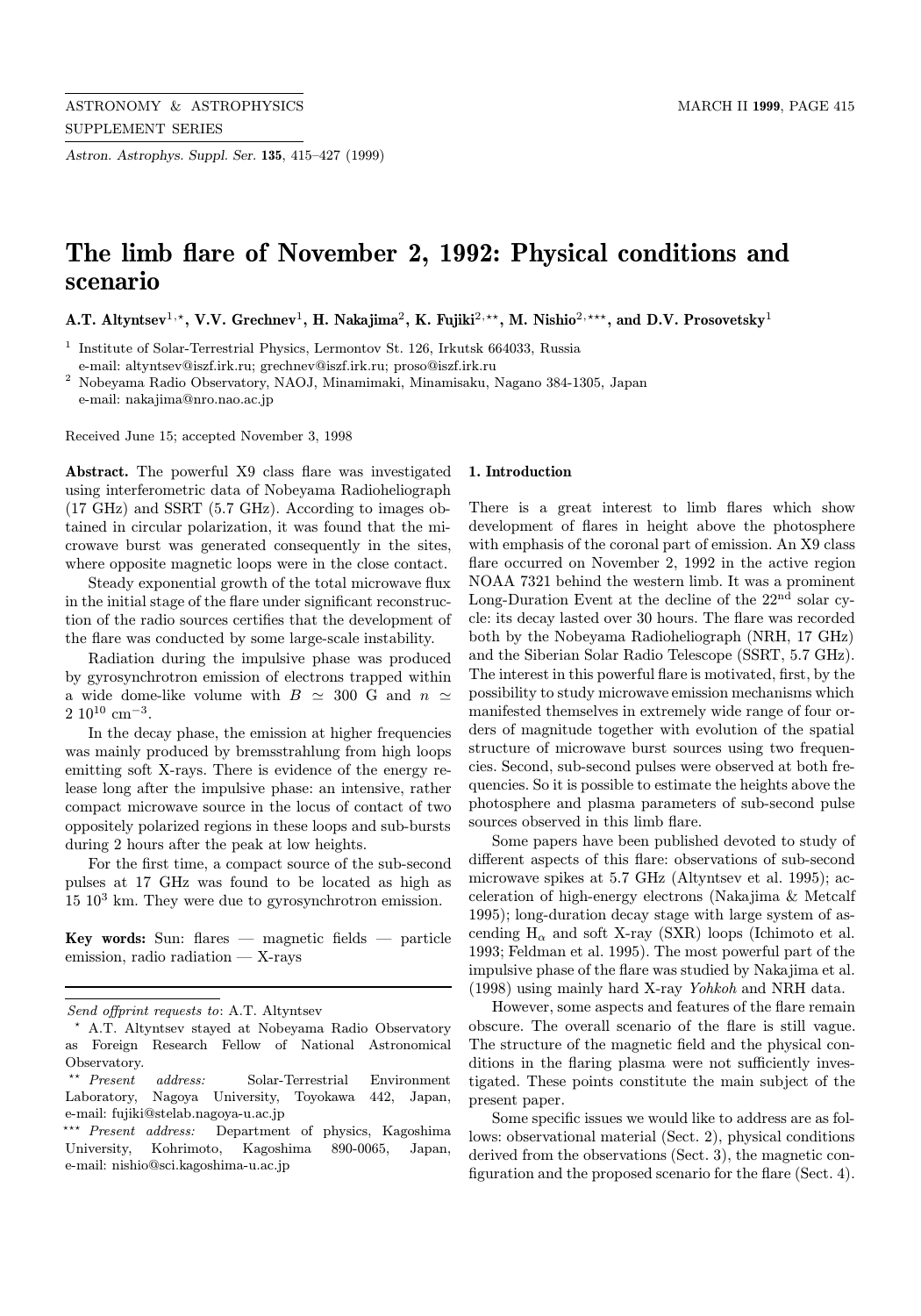## 2. Observations

According to GOES data, the flare started at 02:30 (all times are given in UT). The latitude of flare site was 25◦. The time interval of analysis is  $00:23 - 06:00$ .

We used in this study primarily the following data.

- Radio maps of brightness temperature in intensity  $(I\text{-images}, I = \frac{RCP + LCP}{2}$  with  $RCP$  and  $LCP$  being right- and left-handed circular polarization) and polarized emission (V-images,  $V = \frac{RCP - LCP}{2}$ ) obtained at the NRH with 1 s temporal and  $\sim 10''$  spatial resolution (Nakajima et al. 1994). Data of 50 ms time resolution was also available.
- A series of 1-dimensional spatial profiles of intensity and polarization distribution across the Sun (1-D scans) obtained at the SSRT with an interval of down to 56 ms (Smolkov et al. 1986; Altyntsev et al. 1994). The angular resolution of the SSRT varied during the flare from  $15^{\prime\prime}$  to  $22^{\prime\prime}$ .
- Total flux time profiles at 3.75, 9.4, 17, and 35 GHz recorded at the polarimeters of Nobeyama Radio Observatory with the integration time of 0.3 s.
- Soft X-ray images obtained by the soft X-ray telescope onboard Yohkoh spacecraft (SXT; Tsuneta et al. 1991) after 03:05.

To avoid the influence of different spatial resolution, side lobes at 17 GHz, and saturation in some SSRT scans and soft X-ray images, we measured the height as a weighted centre of 1-D scans.

We must note that all estimates of height refer to the plane perpendicular to the line of sight. As the active region was already behind the limb, may be, all heights should be increased by  $\leq 2.7$  10<sup>3</sup> km.

## 2.1. Development of the burst

Time profiles of flux at frequencies 3.75, 5.7, 9.4, 17, and 35 GHz are plotted in semi-logarithmic scale in Figs. 1a and 2. The flux density measured with the 35 GHz polarimeter is affected by the atmospheric absorption, so the flux density may be overestimated after 05:00.

The profile recorded at the SSRT (5.7 GHz) is not plotted around the peak of the burst since it is not reliable there due to multiple shifts of gain and presence of saturated records. Values of brightness temperature are available in NRH images. Peak brightness temperature was 1.2 10<sup>9</sup> K at 17 GHz.

We can distinguish three main stages of the flare according to the behaviour of the microwave burst (Table 1). Before the rapid increase, flux at 5.7 and 9.4 GHz exceeded flux at other frequencies, and the spectral peak  $\nu_{\text{peak}}$  was lower than 10 GHz. Then, in the interval near the burst maximum,  $\nu_{\text{peak}}$  was between 17 and 35 GHz. During the rapid decrease of the flux  $\nu_{\text{peak}}$ shifted again to a frequency of lower than 17 GHz. In the



Fig. 1. Microwave time profiles: a) total flux at different frequencies and maximum of brightness temperature at 17 GHz; b) effective height according to microwaves and Yohkoh/SXT data

long-duration decay phase (after 03:22), the spectral index changed its sign again, and the relative value of flux increased with frequency. An exception – the interval during the sub-burst of  $04:08 - 04:12$  when the peak frequency was about 4 GHz.

Variations of the height of microwave and soft X-ray sources above the limb are shown in Fig. 1b. Large height of the emitting region at 17 GHz before the flare is explained by the fact that this region was amorphous and extended up to significant heights without prominent brightness centres. When the flare started, two microwave sources became prominent: one close to the optical limb (17 GHz) and another one – at a height of about 10  $10^3$  km (5.7 GHz). Later the relative brightness of the upper source increased, and this source began to be dominant at both frequencies.

Further, during more than two hours, a rising motion of the 17 GHz source was observed with the average velocity of about 3 km s<sup>−</sup><sup>1</sup>. Two intervals were outstanding: one during sharp rise of flux, when the velocity reached  $15 \text{ km s}^{-1}$ , and another one (03:16 – 03:22), during which the sources' height slightly decreased.

Variations of the height at 5.7 GHz during the first two stages were similar to that ones at 17 GHz. Near the peak of the burst, the low-frequency source was mainly higher. After that, the source at 5.7 GHz descended. In the decay phase, the weighted height of the sources at 5.7 GHz increased similarly to the height of 17 GHz ones, but it was about  $15 \times 10^3$  km less.

The soft X-ray source was located lower than the microwave (17 GHz) one during the impulsive phase, and close to it in the decay phase after 03:22.

Let us consider the stages of the flare in detail.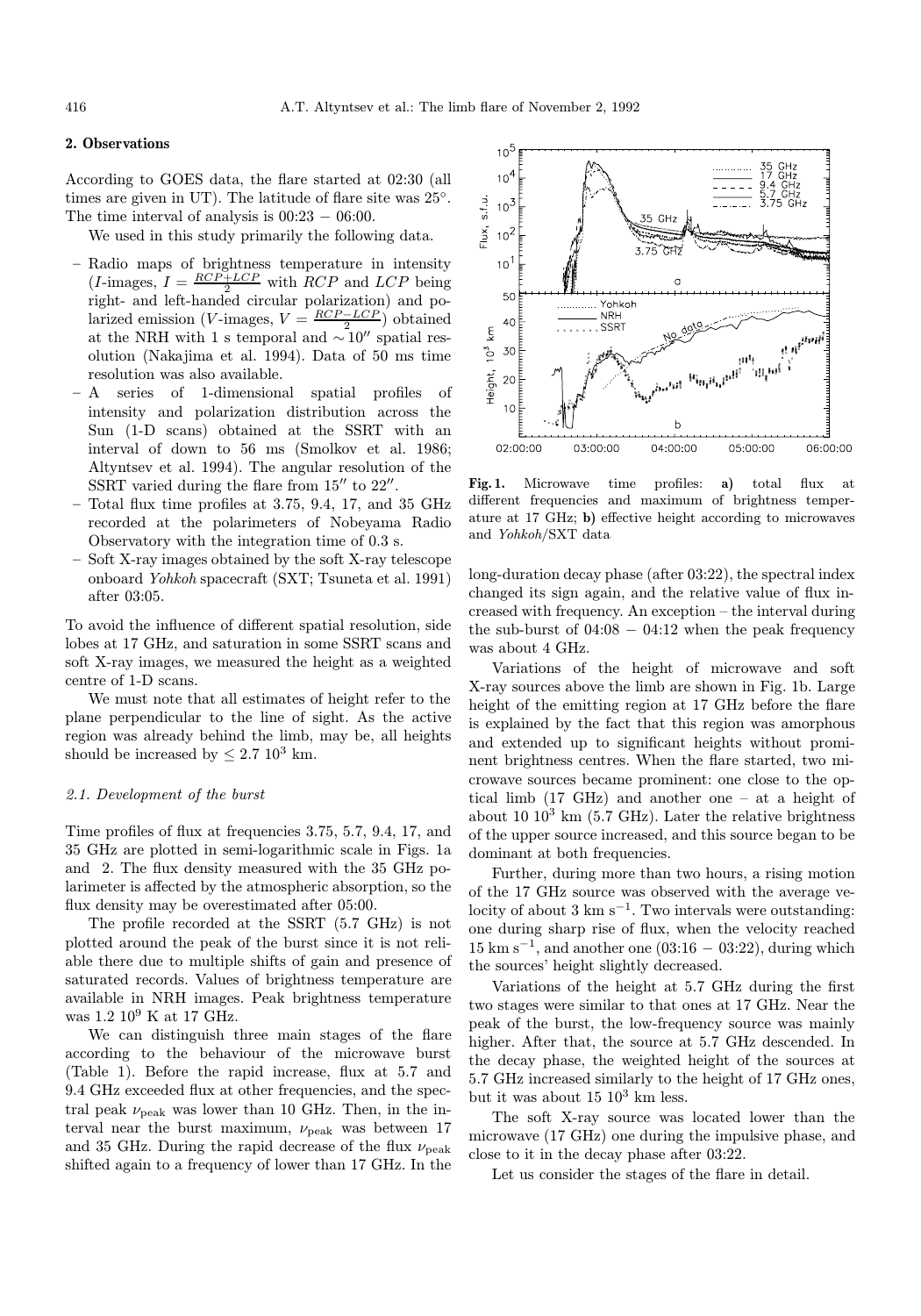#### Table 1. The stages of the flare

| UT                                               | Characterisation                                                                   | Flux<br>(s.f.u.)          | $\nu_{\rm peak}$<br>(GHz)     | Height<br>$(10^3 \text{ km})$ | Emission mechanism                 |
|--------------------------------------------------|------------------------------------------------------------------------------------|---------------------------|-------------------------------|-------------------------------|------------------------------------|
| $before\ 02:30$                                  | pre-flare stage:<br>approach of<br>oppositely-polarized<br>regions                 | $<5\,$                    |                               |                               | free-free                          |
| $1st$ stage — Rise of radio flux                 |                                                                                    |                           |                               |                               |                                    |
| $02:30 - 02:49$                                  | exponential growth,<br>$\tau \simeq 160~\mathrm{s}$                                | $5 - 100$                 | $<10\,$                       | $3 - 15$                      | gyrosynchrotron                    |
| $02:44 - 02:46$                                  | sub-second pulses<br>at 17 GHz, $\tau$ < 1 s                                       | $<10\,$                   | < 10                          | 15                            | gyrosynchrotron                    |
| $02:49 - 02:54$                                  | impulsive rise,<br>$\tau \simeq 10~\mathrm{s}$                                     | $10^2 - 4 10^4$           | $17 < \nu_{\rm peak} < 35$    | $15 - 25$                     | gyrosynchrotron                    |
| $02:53 - 02:55$                                  | spikes at 5.7 GHz,<br>$\tau \leq 0.1~\mathrm{s}$                                   | $\sim 10^3$               | 5.7                           | $\simeq 30$                   | plasma                             |
| 02:54                                            | peak of the burst<br>at 17 GHz, the dome-like                                      | $4\;10^4$                 | $17 < \nu_{\rm peak} < 35$    | 23 (17 GHz)                   | gyrosynchrotron                    |
| 02:58                                            | source began to grow<br>$2nd$ peak at 17 GHz                                       | $2 10^4$                  | $17 < \nu_{\rm peak} < 35$    | 25 (17 GHz)                   | gyrosynchrotron                    |
| $stage$ --- Relatively fast decrease of the flux |                                                                                    |                           |                               |                               | gyrosynchrotron                    |
| $02:59 - 03:10$                                  | decrease with<br>$\tau = 10$ min                                                   | $2\ 10^4 - 1\ 10^4$       | spectrum shifted<br>leftwards | $25 - 29$                     |                                    |
| $03:10 - 03:12$                                  | stop of the growth<br>of the area,<br>disappearance of the<br>upper 5.7 GHz source | $1\ 10^4 - 4\ 10^3$       |                               | 29                            |                                    |
| $03:12 - 03:23$                                  | decrease with<br>$\tau=4.1$ min                                                    | $4\ 10^3 - 500$           | $\sim 10$                     | $29 - 26$                     |                                    |
| $3rd$ stage — Long-duration decay                |                                                                                    |                           |                               |                               |                                    |
| $03:23 - 06:00$                                  | slow decay of the<br>upper source,<br>$\tau \sim 60$ min                           | $500-20\,$                | >35                           | $26 - 45$                     | free-free                          |
| $03:40 - 05:40$<br>$04:08 - 04:12$               | series of sub-bursts<br>most powerful sub-burst                                    | $<150\,$<br>350 (5.7 GHz) | $\simeq 4$<br>$\simeq 4$      |                               | gyrosynchrotron<br>gyrosynchrotron |

#### 2.1.1. The first stage

Figure 2 shows expanded time profiles of total flux at different frequencies and the maximum of brightness temperature  $(T_B)$  at 17 GHz. It is remarkable that, on the average, the time profile of flux followed closely the exponential shape  $\exp\left(\frac{t-t_0}{\tau}\right)$  during the first 17 minutes. For the flux  $\tau \simeq 160$  s, so this interval exceeded  $5\tau$ .

At 17 GHz,  $\tau \simeq 200$  s for the maximum of  $T_B$  and the origin  $t_0$  corresponds to 01:55. Note that before 01:50 the maximum of the brightness temperature within the flaring region decreased. It suggests that the real onset of the flare started at 01:55 indeed.

Growth rate of microwave emission after 02:48:53 went sharply up and both  $T_B$  and the flux increased in an

order of magnitude within one minute at all the considered frequencies. The largest increase was observed at higher frequencies. After that, time profiles at 9.4 and 17 GHz became smoother.

Fine time structures were observed at all the frequencies on the background of the exponential growth. The shortest structures detected at 17 GHz in the records with 50 ms resolution were two similar prominent series of subsecond pulses around 02:44:50 and 02:45:10.

The first set (Fig. 3, trends subtracted) consists of two rapidly damped pulses with duration of  $\simeq$  0.5 s. Corresponding enhancement of flux was also observed at 5.7 and 9.4 GHz. The pulses were weakly positively polarized (some percent) and were well above the noise level. The decline was steep  $( $0.5 \text{ s}$ ), but its start was delayed$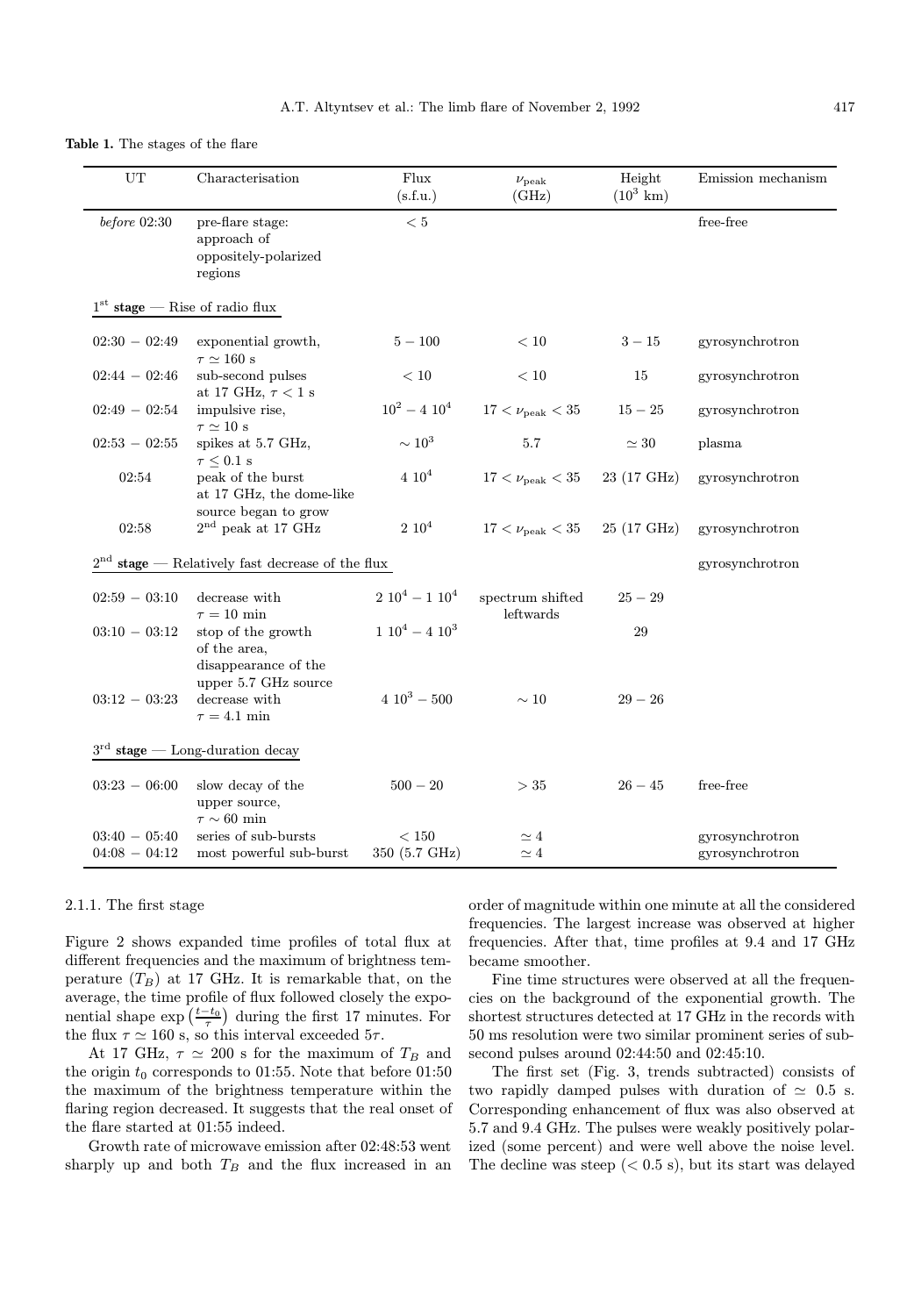

Fig. 2. Extended time profiles of the total flux at different frequencies and the brightness temperature at 17 GHz in the initial stage



Fig. 3. Fine temporal structure at different frequencies. Time resolution is 50 ms at 17 GHz, 56 ms at 5.7 GHz, 0.1 s at 9.4 GHz. The record of 9.4 GHz was averaged over 0.3 s

at the lower frequencies. The second set was similar to the first one, but at 5.7 GHz record it could not be detected above the noise level.

A series of sub-second pulses (spikes) observed at the end of this stage in SSRT 1-D scans since 02:53:45 to 02:54:45 was described by Altyntsev et al. (1995). The minimal duration of those spikes was less than the temporal resolution of the receiver (56 ms) and the maximal one was about 100 ms. Their flux ranged from 700 up to 1800 s.f.u. In this case, no corresponding pulses exceeding noise level were detected at the other frequencies.

Let us consider relation between features in time profile and changes in spatial structure of the emitting region observed at 17 GHz (Fig. 4). Frames of the upper row correspond to the phase of exponential growth. It is remarkable that the structure of microwave sources varied

considerably during the steady exponential growth of both  $T_B$  and flux.

In the frame of 02:37:00, the only compact positivelypolarized (up to 38%) source (1) was seen, and it was located close to the limb. Later the region of increased emission expanded along the limb to the north. Another positively-polarized source (2) appeared in the northern direction at 02:39:50 also close to the limb. Its polarization was up to 20%. At 02:40:00, the third source (3) emerged above the second one at a height of  $15 \times 10^3$  km (the frame of 02:43:50). This source had relatively low ( $\sim$  5%) positive polarization (RCP).

Time profiles of brightness temperature for the three low-lying sources observed during the exponential growth are given in Fig. 5. The bottom of the figure is the result of subtraction of the exponential trends from each of the curves. We can see that the time profiles of the sources 2 and 3 are very close, and the profile of the source 1 differs significantly from them. The sources 2 and 3 were located radially with a distance between them of  $14 \times 10^3$  km. From the bottom of this figure we can see similar oscillations of the brightness temperature with a period of 70 s occurred in these sources. There is a delay of peaks in the source 3 with respect to the source 2 by  $\simeq 6.6$  s. If these sources corresponded to the same loop, then the delay may be due to difference of trapping time in these sources. It also can be explained by motion of some exciting agent from below with a velocity of  $> 2 \times 10^3$  km s<sup>-1</sup>. Another geometry was also possible. The sources 2 and 3 may correspond to different loops intercrossing and interacting behind the limb.

The increase of flux in the interval  $02:44:00 - 02:44:30$ was connected with appearance of a new positively polarized source at the same height as the source 3 towards south-east (Fig. 4, the upper right frame). The brightness centre in I-images moved in the southern direction, to a position between the regions of opposite polarization. Note, that both sets of sub-second pulses occurred at 17 GHz were located in this brightness centre  $(15 \ 10^3 \text{ km})$ above the limb). Sizes of their sources were close to the beam size of NRH (7 thousand km  $\times$ 10 thousand km).

The sharp increase of  $T_B$  and flux at the end of the first stage corresponds to a fast extension of an RCP source pressed to the negatively polarized region from below (02:49:50). Starting from this time, the source in I-image became dome-like with the lower edge located  $\simeq 15 \; 10^3$  km above the optical limb. This emitting region rapidly expanded to the south-west direction and then varied negligibly till 03:20. The peaks at 02:53:55 and 02:58:50 were associated with reconstruction of the LCP-source and enlargement of the nearest part of the RCP-source (see Fig. 4, 02:53:50). The degree of \* polarization did not exceed 20% for these sources.

To compare structures visible in 2-D images at 17 GHz and 1-D scans at 5.7 GHz, let us consider the Figs. 1b and 6. During the first stage of the flare, the height of the sources above the limb increased at both 17 and 5.7 GHz.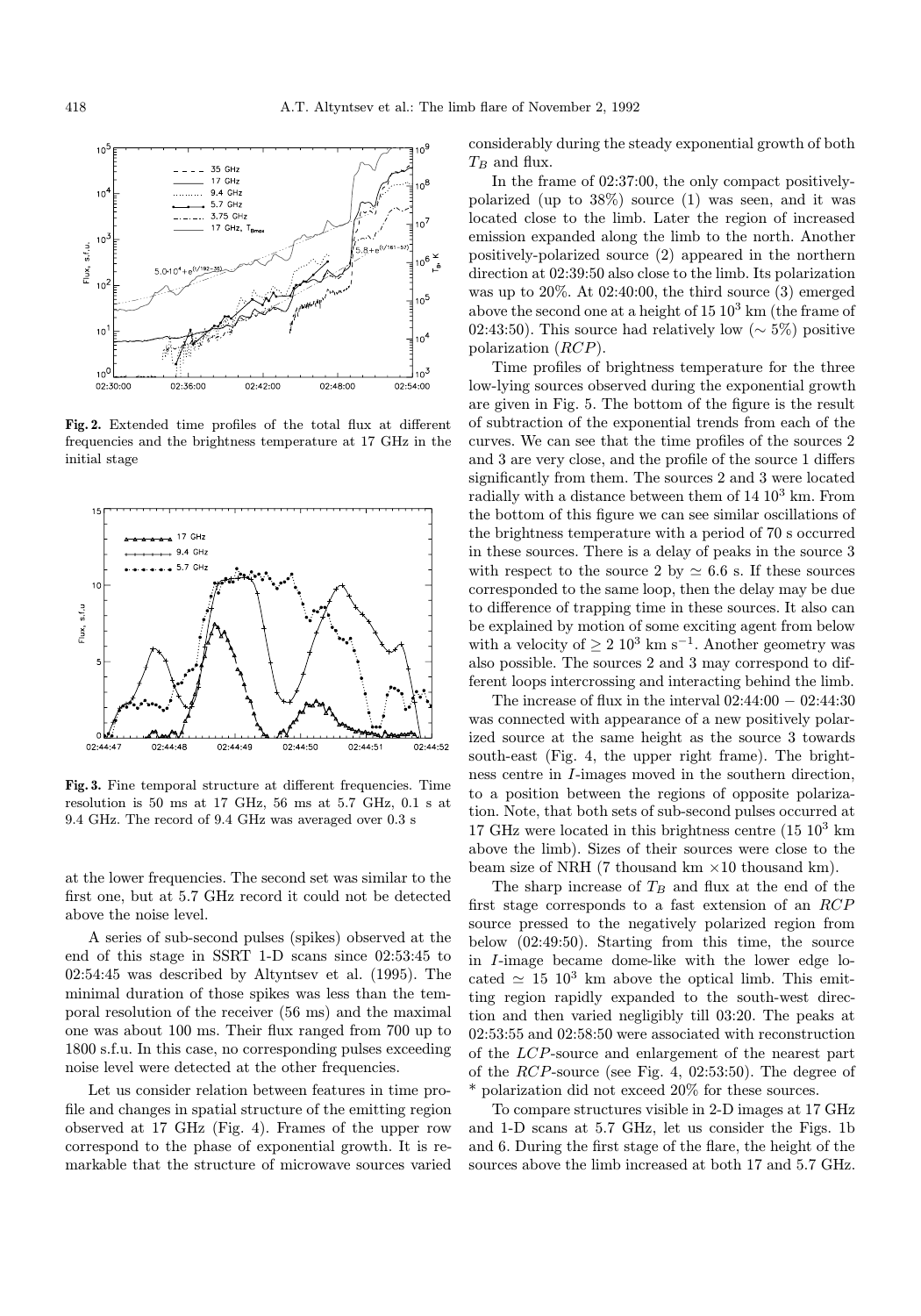

Fig. 4. Structure of microwave sources in intensity and polarization observed at 17 GHz. Dashed lines –  $RCP$ , dotted –  $LCP$ . Three first sources are marked by digits in the upper row. Contour levels are (0.2, 0.5, 0.8) of the maximum of each polarity. The north is up

The sources were close till the sharp rise of flux (Fig. 6, 02:45:00). A short-duration increase of the height prominent at 5.7 GHz and faint at 17 GHz occurred at 02:54. The brightness centre at  $5.7$  GHz became  $10\,10^3$  km higher than the 17 GHz source at this time. It indicates appearance of a new source which contributed considerably to the total flux at 5.7 GHz, but was not seen at 17 GHz. Note that the source of 5.7 GHz sub-second spikes coincided with the brightest point of the background burst at this frequency, i.e. with the source located above the region emitting at 17 GHz.

#### 2.1.2. The second stage

During this stage, the flux at 17 GHz decreased in about two orders of magnitude. At first, the flux declined till 03:09 with a time scale of  $\tau = 10$  min. After that, the decrease quickened more than two times ( $\tau = 4.1$  min). The source seen in I-images had a dome-like shape and varied

slowly during this stage. The area of the source gradually grew till 03:10 when its size reached  $\simeq 37''$  and then became constant. Extended polarized sources encircled this source (Fig. 4).

Increasing of the flux continued at lower frequencies. At 5.7 GHz, this increase was due to appearance once more of the higher source invisible at 17 GHz (Figs. 1b and 6). Its height was close to that one at 02:54. This source disappeared near 03:10 when the decay at 17 GHz was accelerated.

After 03:00, Yohkoh data is available. At 03:00, a compact hard X-ray source was observed whose height 34 10<sup>3</sup> km (Nakajima et al. 1998) was close to the height of the upper source at 5.7 GHz. The soft X-ray source was significantly lower than the microwave sources at both frequencies and the HXT one at this time. The height of the soft X-ray source above the limb was increasing, and in the end of the second stage, the heights of the microwave sources and the soft X-ray kernel became close.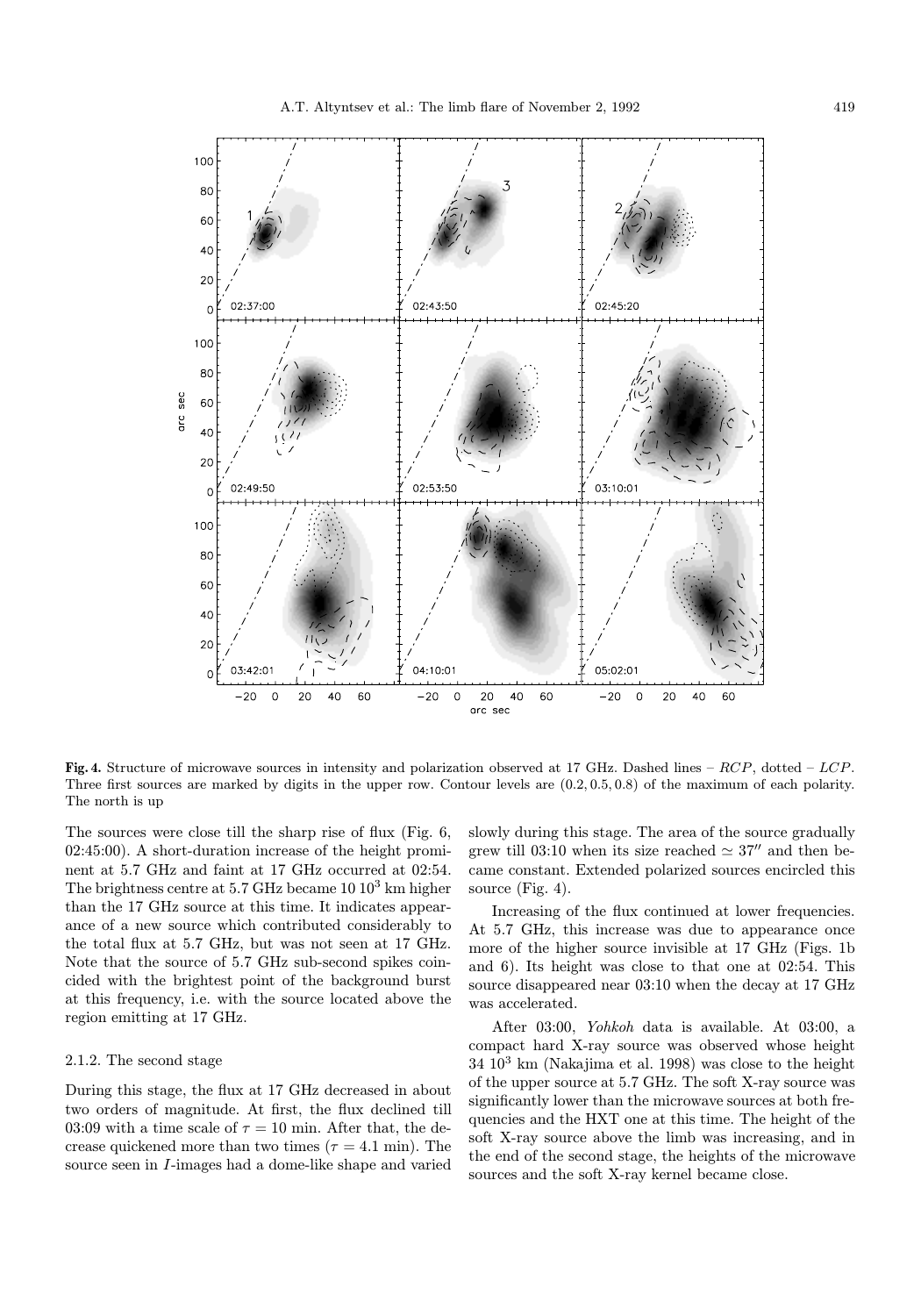

Fig. 5. a) Oscillatory initial part of the time profiles of brightness temperature in three low-lying sources; b) expanded time profiles of the sources 2 and 3 with subtracted exponential trend. The time interval of the lower plot is marked in the upper one by vertical lines

# 2.1.3. The third stage

It lasted until the end of the observations. The behaviour of the burst at 17 and 35 GHz was characterised by large time scales of variations (except for rather faint subbursts). Note also that the time profiles at lower frequencies were not smooth: a series of sub-bursts during two hours is detectable in semi-logarithmic profiles at 3.75 and 5.7 GHz. Corresponding enhancement was observed at 17 and 35 GHz only for the most powerful sub-burst (04:12). Microwave emission of at least two components was obviously present within the interval  $04:08 - 05:40$ , i.e. slow decay of high-frequency residual emission of the upper source, and weaker low-frequency sub-burst emission of the lower sources.

The upper source at 17 GHz shifted above the LCP-region and moved upwards extending to the north (Fig. 4, the bottom row). Polarization was small, but, as before, the marked brightness centre in I-images was situated between the regions of opposite polarization. The brightness centres in soft X-rays and in 17 GHz image became close in this stage. The lower source can be seen in 17 GHz map during the relatively short interval near 04:10 (Fig. 4). In Fig. 7a, the difference of two images



Fig. 6. A set of 1-dimensional scans obtained at the SSRT and computed from images obtained at the NRH during the flare

obtained at 04:10 and 04:08 is shown. We investigated time profiles of  $T_B$  in different points of the image. No direct relation between the lower impulsive and the upper quasi-stationary sources was found: the impulsive increase of the brightness temperature in the lower source had no response in the upper one, although it marked a loop enveloping the upper source. The impulsive brightening in the enveloping loop was delayed with respect to the lower source. It may be interpreted as trapping of the electrons in the upper part of the loop with  $\sim$ 100 s.

The behaviour of the effective source's height at 5.7 GHz (Fig. 1b) is due to variations of relative brightness of two sources separated in height. They can be distinguished in SSRT 1-D scans in the interval 04:12:51 − 05:54:49 (Fig. 6). The lower source had a height of  $\simeq$  10 10<sup>3</sup> km and the upper one moved upward together with the 17 GHz source. The degree of polarization at 04:10 was 29% for the lower RCP-source, and 13% for the LCP-region.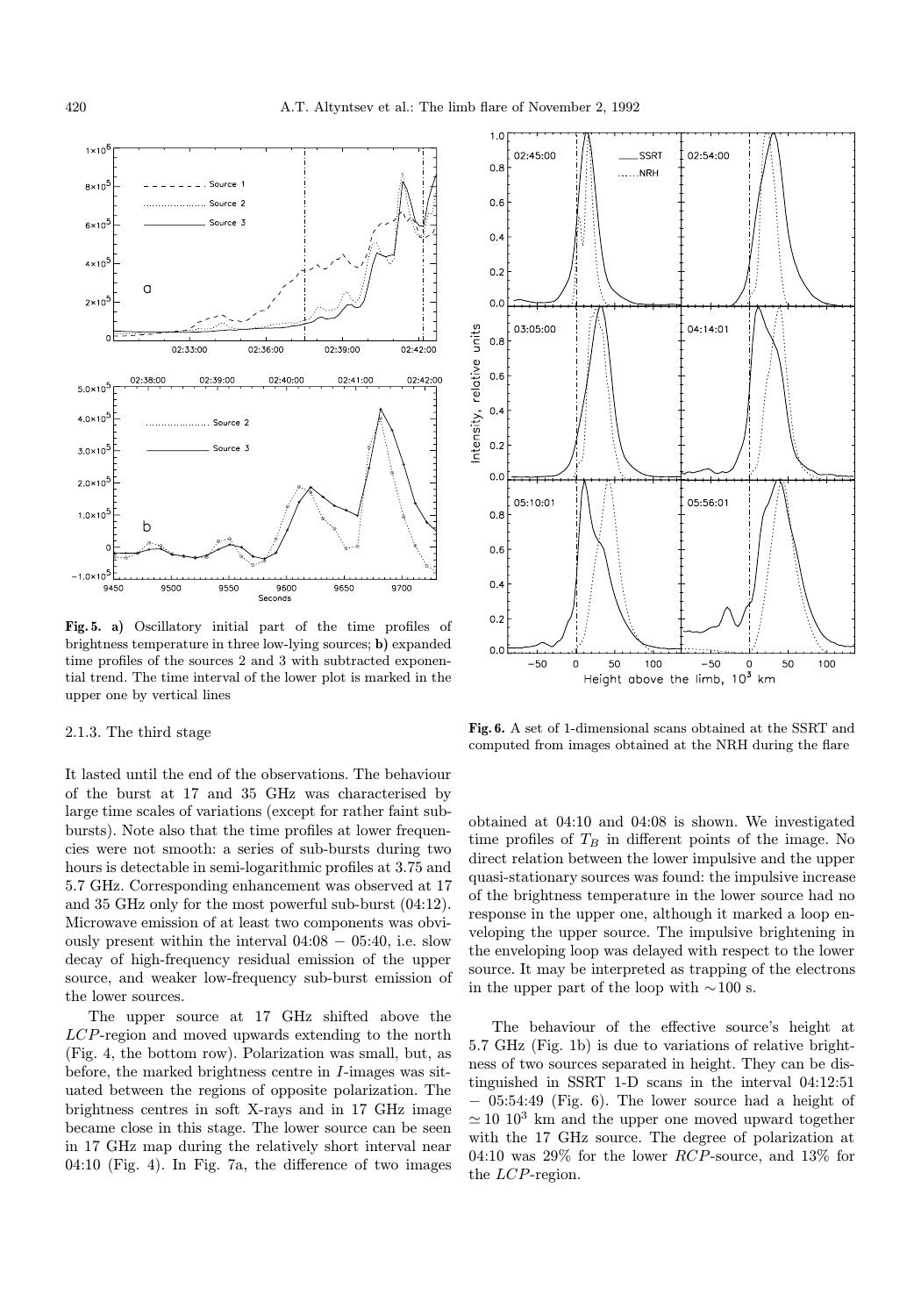

Fig. 7. The loop appeared during the sub-burst at 04:10 UT: a) colour – difference of  $I$ -images of 04:10 and 04:08, black contours – difference of  $V$ -images of 04:10 and 04:08, white contours – I-image of 04:06. b) colour – I-image of 04:10, contours –  $V$ -image of 04:06. Broken lines – negative polarization. To reveal the whole shape of the loop visible in the subtracted I-image, non-linear display was applied. Contour levels of polarization are (0.2, 0.4, 0.6, 0.8) of the maximum of each polarity  $(-10\% \text{ and } +25\%).$  Contour levels of *I*-image of 04:06 are  $(0.5, 1.5, 2.5, 3.5)$  10<sup>6</sup> K

# 2.1.4. Summary of the development of the spatial structure

A region of enhanced microwave emission was observed a few hours before the flare high in the corona, where the flaring sources appeared later. Extended weakly polarized regions existed on the periphery of this wide area. The positive ones were lower, close to the optical limb. In the first three pictures (Fig. 8), two oppositely-polarized regions moved towards each other. This motion indicates movement of components of the magnetic structure, and also suggests a shear motion at footpoints of magnetic loops. The structure of the polarized region in the last picture became similar to that observed at the beginning of the flare. The degree of polarization did not exceed 10%.

Generalised pictures of the flare development are shown in Fig. 9. These pictures were obtained by addition of all the frames, each of which was previously normalised to unit.

Low-lying sources with high degree of polarization were observed in the beginning of the flare. During the first stage, sources in I-images (Fig. 9a) moving towards north-west got the dome-like shape and then enlarged towards south-west. In the second stage, when the intensity decreased, the shape and the size of the microwave source were not changed considerably. In the third (last) stage, the source in I-images expanded slowly and moved towards north-west. Note that sometimes in this stage also a source located close to the optical limb was observed.

More complicated structure is seen in the  $V$ -map averaged during the flare (Fig. 9b). RCP-sources appeared one by one around the LCP-sources. This largescale structure as a whole did not change itself significantly during the flare, and its parts came subsequently in sight.

Consequently, the main structural components of the area emitted in microwaves before and during the flare were large-scale systems of intercrossed magnetic ropes. Cross sections of, at least, three of them were seen in polarization structure. The first system was represented by the low-lying strongly polarized RCP sources which corresponded to the top parts of low loops. The other two large-scale systems were represented by the regions of weak opposite polarization which were seen high in the corona in the main impulsive phase (in the late first and second stage) and in the third stage. In general, the situation can be characterised as a multi-level and a multi-loop one both at the onset and in the end of the flare.

#### 3. Estimates of physical parameters

#### 3.1. Plasma parameters

## 3.1.1. Magnetic field

The general structure of magnetic field before the flare can be seen in Fig. 8. Fujiki (1997) has shown that the preflare emission at 17 GHz for the series of flares including the event of November 2, 1992 was optically thin and had free-free origin. The observed averaged degree of polarization  $(\simeq 5\%)$  leads us to an estimate of the line-of-sight component of magnetic field  $B<sub>1</sub> \simeq 150$  G.

At 03:07, a bright SXR kernel was located inside the dome-shaped microwave source. In the bright SXR kernel, plasma density was  $n \leq 4 \cdot 10^{11} \text{ cm}^{-3}$ , and temperature was 1.4 10<sup>7</sup> K (Feldman et al. 1995). Demand for magnetic pressure to exceed the plasma one leads us to a limitation of  $B \geq 200$  G in the SXR kernel in the second stage of the flare.

We assume that the emission of the burst around the peak had gyrosynchrotron origin as it is usual for this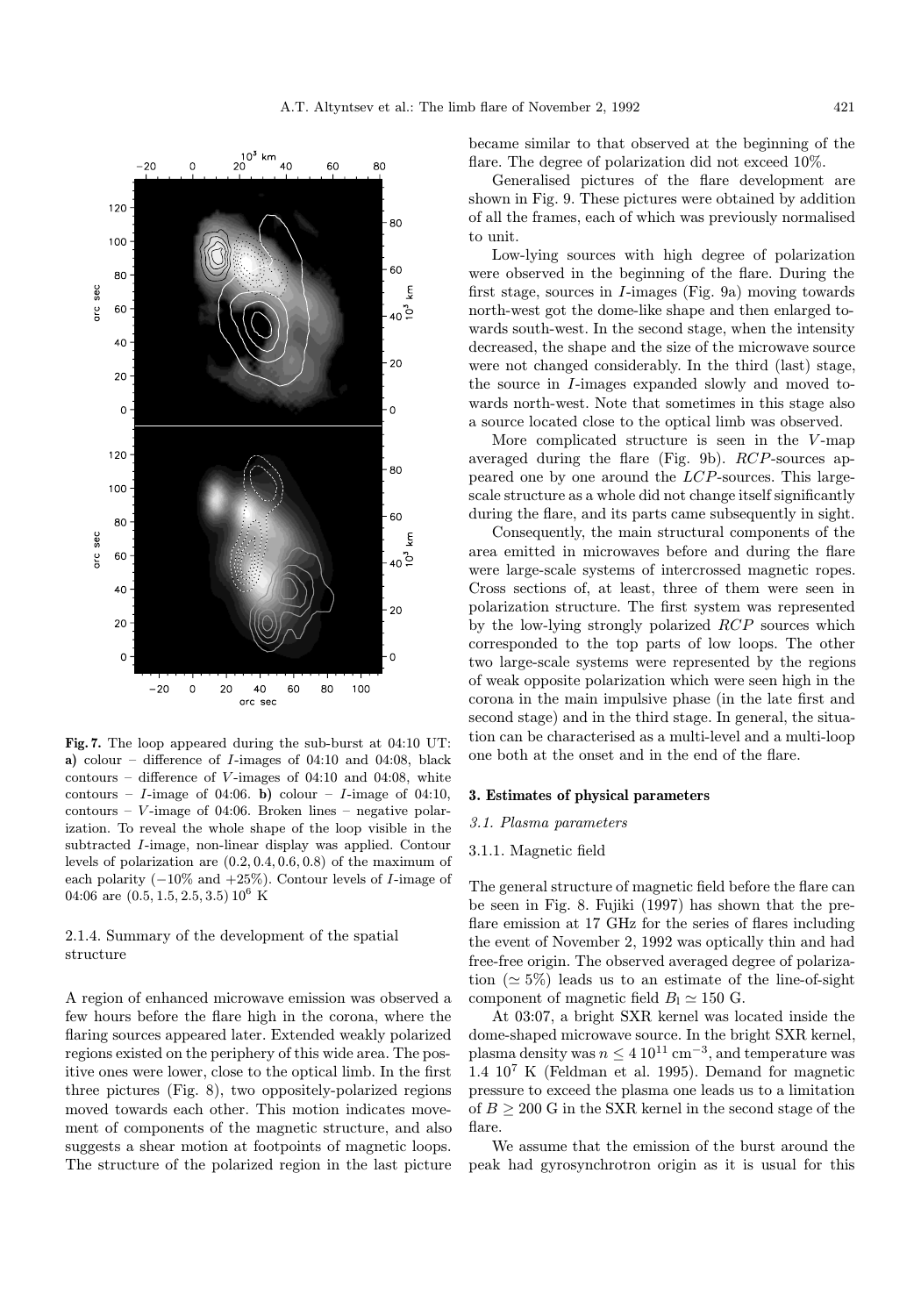

Fig. 8. The structure of microwave sources in intensity  $(I; \text{colour})$  and polarization  $(V; \text{contours}, \text{dotted are negative})$  before the flare. Each frame was averaged over 49 minutes. Contour levels are (0.2, 0.5, 0.8) of the maximum of each polarity

spectral range. The power-law spectral index at 02:57:25 obtained from data of 35 and 80 GHz radiometers of Nobeyama Radio Observatory, was 1.5, and the powerlaw index of the electron spectrum, was 3. Fit of the microwave spectra with the help of Ramaty's code (Ramaty 1969; Ramaty et al. 1994) shows that the magnetic field of 200 G is rather low to fit the turnover frequency of more than 17 GHz. Sufficiently good fit of the total flux data can be achieved with  $B = 300 - 800$  G (Nakajima & Metcalf 1995).

Low degree of polarization of the 17 GHz source (as a rule, less than 10%) near the peak of the burst shows that the magnetic field did not exceed a few hundred gauss. Hence we believe that the value of the magnetic field was about the lower boundary of this range (300 G).

#### 3.1.2. Density of background plasma

The observed spectra do not reveal any marks of suppression of emissivity at frequencies down to 3.75 GHz. So we can obtain the upper limit of the background plasma density in the main microwave source assuming that the Razin-Tsytovich frequency  $\nu = \frac{\nu_{\rm p}^2}{\nu_B}$  was less than 3.75 GHz. This upper limit equals to 4  $10^{10}$  cm<sup>-3</sup>.

Another estimate of the background plasma density can be obtained from the decay time of the emission at 17 GHz (4.1 min) within the interval 03:12 − 03:22. As we will show below, the bulk of emitting electrons had the energy of about  $\mathcal{E} \sim 2 \text{ MeV}$  in this time interval. We assume that the decay time was equal to the life time of electrons. We can estimate the energy loss time from the expression (Bai & Ramaty 1976)  $T_{\text{loss}} = 2.6 \, 10^9 \, \mathcal{E}/n.$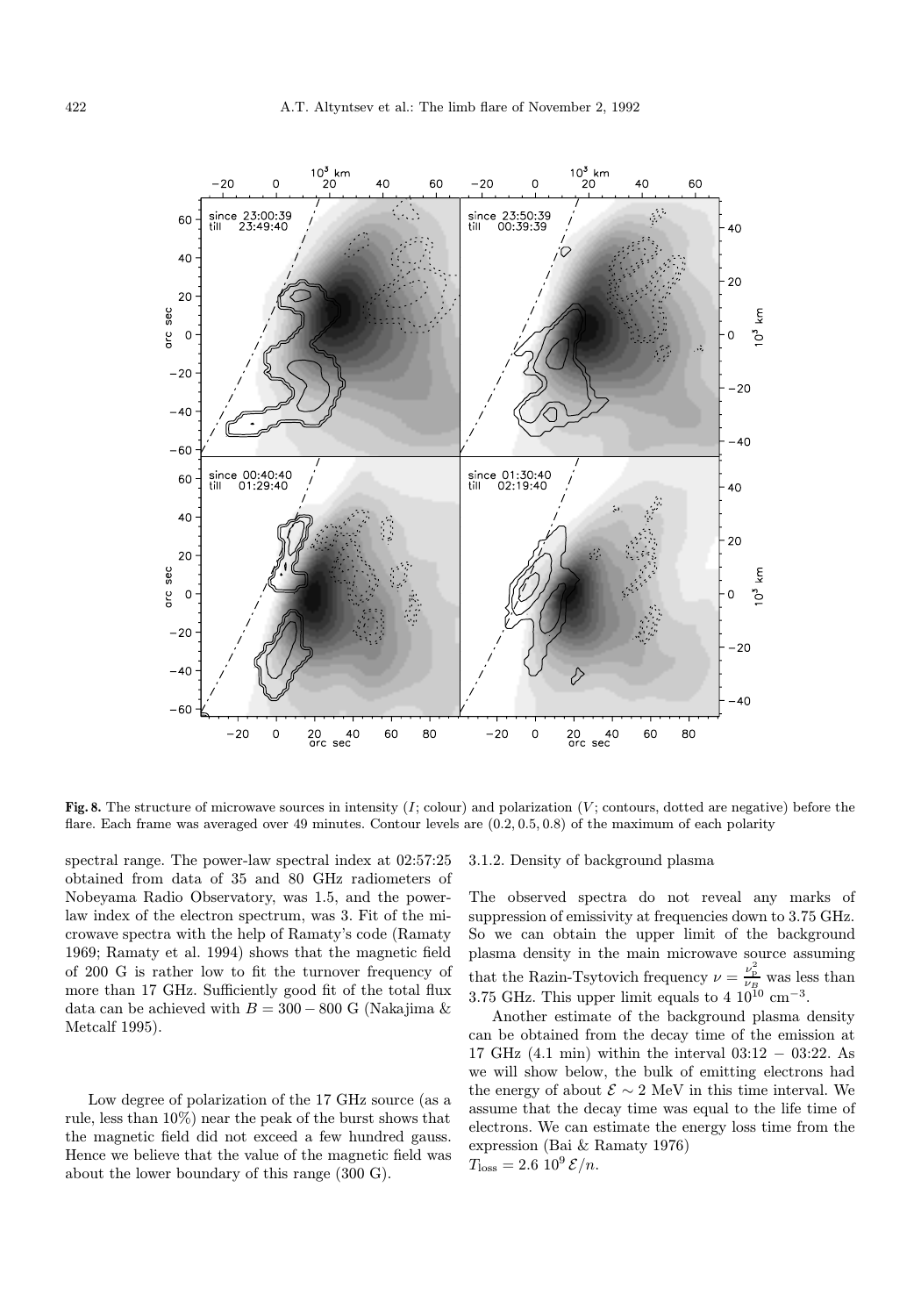

Fig. 9. The maps averaged over the whole sets of 17 GHz maps in intensity  $(I; \mathbf{a})$  and polarization  $(V; \mathbf{b})$  obtained during the flare are shown by colour. Half-height contours of the sources in I- and V -images are shown for some instants. Three different stages of the burst are marked by different line styles: solid – the  $1^{st}$  stage, dotted – the  $2^{nd}$  stage, dashed – the  $3^{rd}$  stage

Then the background plasma density was  $n$  $2.110^{10}$  cm<sup>-3</sup> which is in accordance with the estimate from the Razin-Tsytovich effect.

# 3.1.3. Emitting electrons

To analyse parameters of emitting electrons, we used Ramaty's code (Ramaty et al. 1994) for modelling of gyrosynchrotron emission. Changing the energy boundaries of electron distribution and correlating the calculated spectrum with the observational data, we estimated the energy range of electrons that radiated the bulk of the observed microwave emission.

The turnover frequency during the exponential growth was about 9 GHz, and the flux before the rapid rise (at 02:47) was 450 s.f.u. at 9.4 GHz and 58 s.f.u. at 35 GHz. So the spectral slope was the same as that around the peaks which were considered above, and then the spectral index of electrons was equal to 3. For the size of the upper source of  $\simeq 20''$  and the magnetic field of 300 G, the Ramaty's code gave the estimate of the distribution of non-thermal electrons as  $dN/d\mathcal{E} = 1.3 \; 10^{30} \, \mathcal{E}^{-3} \; \text{MeV}^{-1}$ . The main contribution to the observed microwave emission was given by electrons with energy in the range of  $0.1 - 3$  MeV.

The modelling of the electron distribution in the main dome-like source in the second stage (source size  $37''$ ) showed that the shift of the turnover frequency to a value above 17 GHz was connected with the increase of  $dN/d\mathcal{E}$ by more than two orders of magnitude in the energy range of 0.5−5 MeV. This source became optically thick for the emission of 5.7 GHz.

The upper source above the dome-like one was observed clearly in 1d-scans at 5.7 GHz during the interval with spikes recorded by SSRT. The turnover frequency in this source was considerably less than 17 GHz, and the number of high-energy electrons in it must be considerably less than that number in the main dome-like source.

In the last stage, the main sources at 5.7 GHz and at 17 GHz differed essentially in time profiles, emission spectrum and height.

The main source at 5.7 GHz was located at a height of about 10  $10^3$  km. At the frequencies below 9.4 GHz, it manifested itself in a series of sub-bursts with a magnitude of tens s.f.u. occurred till 05:40. The spectra had a turnover frequency of  $\leq$  3.75 GHz. This source had a gyrosynchrotron origin. It appeared at 17 GHz during the most powerful sub-burst at 04:12 as a radially elongated source.

The main 17 GHz source was close to the soft X-ray one in the decay phase. The values of the flux increased with frequency, which points to free-free emission mechanism. The brightness temperature was  $(3-5)$  10<sup>6</sup> K at 17 GHz. Plasma parameters in the emitting SXR region were estimated by Ichimoto et al. (1993) and Feldman et al. (1995) from Yohkoh/SXT data. They have obtained for the bright kernel a temperature of  $10^7$  K, a density of  $10^{11}$  cm<sup>-3</sup>, and a size of  $10^9$  cm. The corresponding calculated value of the brightness temperature for free-free emission,  $T_B = 3 10^6$  K, agrees with the observed one.

#### 3.2. Sub-second pulses

For the first time, we have found a 17 GHz source of subsecond pulses to be located well above the photosphere. The source size  $\langle 7 \ 10^3 \ \text{km}$ . The time profiles of the observed sub-second pulses show simultaneous onset at the lower frequencies. Assuming that the duration of signal's rise (0.6 s) was equal to the propagation time with Alfvèn velocity (4.6  $10^8$  cm s<sup>-1</sup> using the ambient density of 2.1  $10^{10}$  cm<sup>-3</sup> and the magnetic field of 300 G) across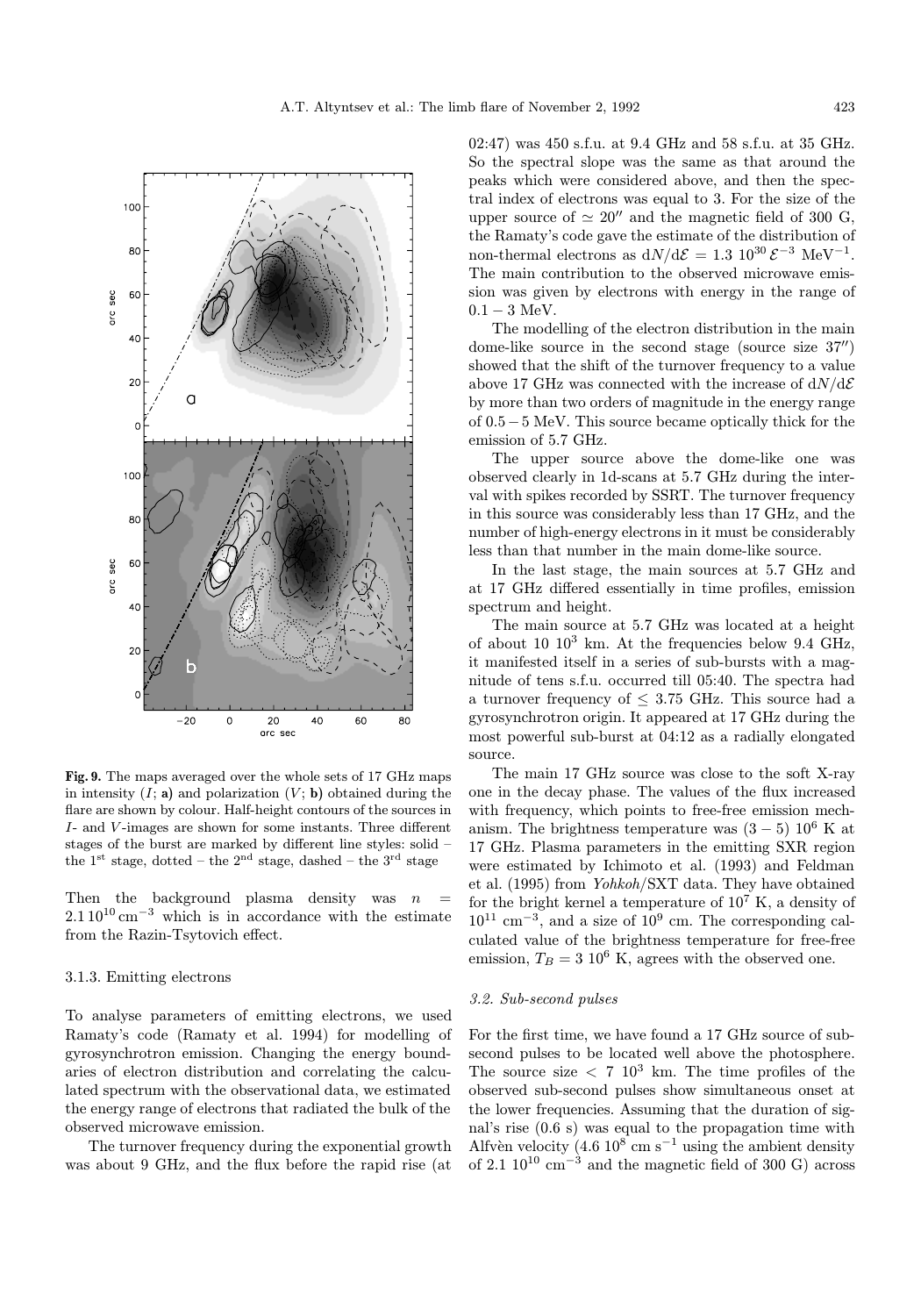the region of energy release, we obtain that its size was about  $2.8 \times 10^3$  km. This estimate does not contradict the apparent size of the microwave source.

The microwave spectrum had a maximum in the frequency interval of  $5.7 - 9$  GHz. The degree of polarization for the pulses was a few percent. The simultaneous enhancement of the total flux at 5.7 − 17 GHz can be interpreted in terms of gyrosynchrotron emission of nonthermal electrons. At the peak of the pulse, the powerlaw index estimated from the ratio of the flux at 9.4 and 17 GHz, was about 2, and the electron spectrum was harder than that one of the background burst.

For the source size of  $2.8 \times 10^3$  km and the magnetic field of 300 G, the observed microwave flux corresponded to a small density fraction of accelerated electrons with  $dN/d\mathcal{E} = 5 \ 10^{28} \mathcal{E}^{-2} \ \text{MeV}^{-1}$ . To emit the observed flux at 17 GHz, the upper cutoff energy of the electron spectrum must be  $> 2$  MeV. With the typical energy of radiating electrons of 1−2 MeV, the observed duration of the decay at this frequency was much less than the life time due to Coulomb collisions ( $\sim 10^2$  s using the ambient density of 2.1  $10^{10}$  cm<sup>-3</sup>). Since the observations suggest that the electrons were accelerated and confined in a small region high in the corona, these processes were controlled not by Coulomb collisions, but by other mechanisms such as some plasma turbulence. This fine time structure may be indeed a manifestation of a fragmented energy release in a flaring site (see, e.g., Benz 1986).

Another situation was for sub-second pulses at 5.7 GHz occurred in the source above the dome-like one. There was no corresponding brightening at the other frequencies, so the bandwidth of the emission must be rather narrow. A detailed description of these pulses was made by Altyntsev et al. (1995). The size of the source of these pulses appeared to be  $\simeq 50''$ . It was found that the apparent size of the source was affected by a significant scattering of the microwave emission at this frequency due to turbulent inhomogeneities of plasma density. (It certainly could affect the observed sources at 5.7 GHz.) From the low degree of the observed polarization and rather high magnetic field needed for electron cyclotron maser mechanism, a conclusion was made that a plasma emission mechanism is favourable. In this case plasma density in the source must exceed  $10^{11}$  cm<sup>-3</sup>.

From the study of similar pulses observed during the flare of September 6, 1992 occurred on the solar disk (Altyntsev et al. 1998), it has been shown that the source was projected onto a loop emitting soft X-rays with sufficiently high density. In the limb flare of November 2, 1992, we see that the dense SXR loop-top was located inside the optically thick dome-like source, and the sub-second impulsive source was much higher. The estimate of plasma density in the dome-like source was  $\sim 2.1 \, 10^{10} \, \text{cm}^{-3}$ . If the plasma density in the surroundings of the impulsive source was of the same order, then, to realize the density of  $\geq 10^{11}$  cm<sup>-3</sup>, the background plasma in the impulsive

source must be compressed a few times. Such a compression is reasonable for a reconnection site, where the energy release occurred.

# 4. An interpretation of the flare

# 4.1. Magnetic configuration

The magnetic structure of the flare region can be derived from the polarization structure in microwaves (see Fig. 9b). The observations of the present event suggest that the main structural components were large-scale systems of intercrossed magnetic ropes during the whole development of the flare, as described in the Sect. 2.1.4.

Figures 10 and 11 show an illustration of a possible magnetic configuration in this event. In Figs. 10a–c, diagrams of the most significant magnetic structures in the three stages of the flare are presented. The orientation of these schemes is the same as that one in Fig. 4. Figure 11a shows a sketch of a possible spatial configuration of some foremost loops to give a conception of their disposition. Figure 11b is an  $H_{\alpha}$  image of post-flare loops to compare it with that sketch. The orientation of the sketch in Fig. 11a is chosen to show the entire loops whose parts were in fact hidden behind the limb. The orientation of the  $H_{\alpha}$  image in Fig. 11b is chosen to match the sketch.

In the beginning of the first stage (Fig. 10a), the lowlying sources located near the limb represented closeness of the brightness centres in  $I$ - and  $V$ -images. High degree of their polarization (up to 38%) indicated orientation of the corresponding magnetic loops close to the line of sight. These loops represented the low-lying magnetic system whose most part was hidden by the limb.

Further, sources appeared higher. A bipolar structure in polarization became typical late in the first stage and the second stage. A possible magnetic configuration seems to be two intercrossed magnetic ropes as shown in Fig. 10b. In this configuration, energy release is caused by magnetic reconnection between the two ropes.

In a reconnection of the two original magnetic ropes, two new sets of loops must be created: short loops, descending from the reconnection site, and long ones, slowly expanding upwards, which were braided within the original ropes. The shape of the short loops was closer to the circular one which was seen as the dome-like source. Cross sections of the long loops were seen in polarization. After the reconnection, the long loops did not change their orientation drastically, and the polarized emission which escaped from them delineated the magnetic structure.

The magnetic tension tended to lift reconnected long loops which could force the interaction between the original ropes in the first stage of the flare. Their upward motion can explain the gradual growth upwards of energy release sites and the appearance of the upper microwave source coincided with the hard X-ray one at the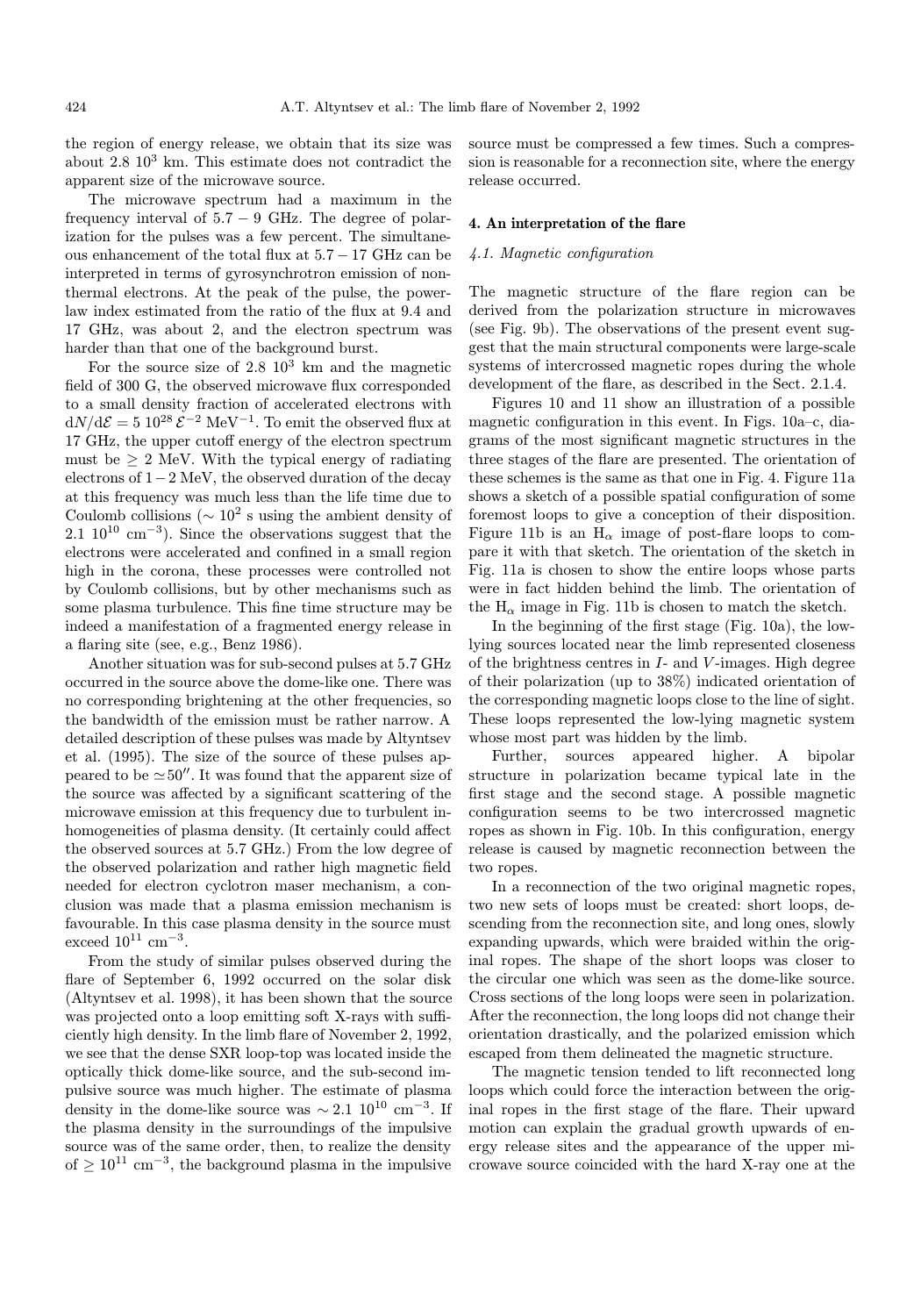



Fig. 10. Schemes of the most significant magnetic structures in the three stages of the flare. Reconnection sites are marked by stars. Some of magnetic loops are shown schematically by lines with arrows indicating direction of the magnetic field. The parts of loops which were not hidden by overlain ones are plotted by solid lines. Those parts of loops which could not be seen because of overlain loops are plotted by broken lines. Dotted and dashed closed contours reproduce the polarization observed in microwaves (see Fig. 4). a) the  $1<sup>st</sup>$  stage, the sources 1, 2, and 3. The N polarity region is located farther behind the limb than the S polarity footpoints. The region of interaction (marked by stars) is also behind the limb. b) the  $2<sup>nd</sup>$  stage, 02:49:50 UT. Rapid increase of energy release. c) the  $3<sup>rd</sup>$  stage, 05:02:01 UT

peak of the burst. Different elementary flux tubes were subsequently reconnecting, and new microwave sources appeared. As a result, their sites shifted clockwise along the boundary between the oppositely polarized regions performing almost total revolution.

# 4.2. A scenario of the flare

Relative motion of two oppositely-polarized regions before the flare reflected corresponding motion of the magnetic configuration. It suggests a shear motion at footpoints of interconnecting magnetic ropes which provided energy storage for the flare.

Fig. 11. Spatial configuration of the magnetic loop system. a) A sketch of possible spatial disposition of some foremost loops. The sources 1, 2, 3 are marked by digits. b) The photograph of the post flare loops made at Baikal Astronomical Observatory  $(H_{\alpha}, 06:05 \text{ UT})$  can help to obtain a picture of the loop system

 $\mathsf{b}$ 

The flare began from below. Probably, the region of energy release in the beginning of the first stage was behind the limb, and we only saw its manifestations in tops of loops.

The steady exponential growth irrelative to changes of energy release sites suggests existence of some large-scale mechanisms forced to increase the rate of energy release in the first stage of the flare. Existence of the fine temporal structures shows that there was no efficient trapping of accelerated electrons.

To the end of the first stage, the trapping became efficient. Accelerated electrons were accumulated in the dome-like emitting region which rapidly grew. The time profile at 17 GHz became smoother. However, a fine (subsecond) temporal structure was observed to be emitted by a source appeared at 5.7 GHz above the dome-like one. It was located well above the soft X-ray kernel. The height of this source above the limb was close to the hard X-ray one's found by Nakajima & Metcalf (1995). So this upper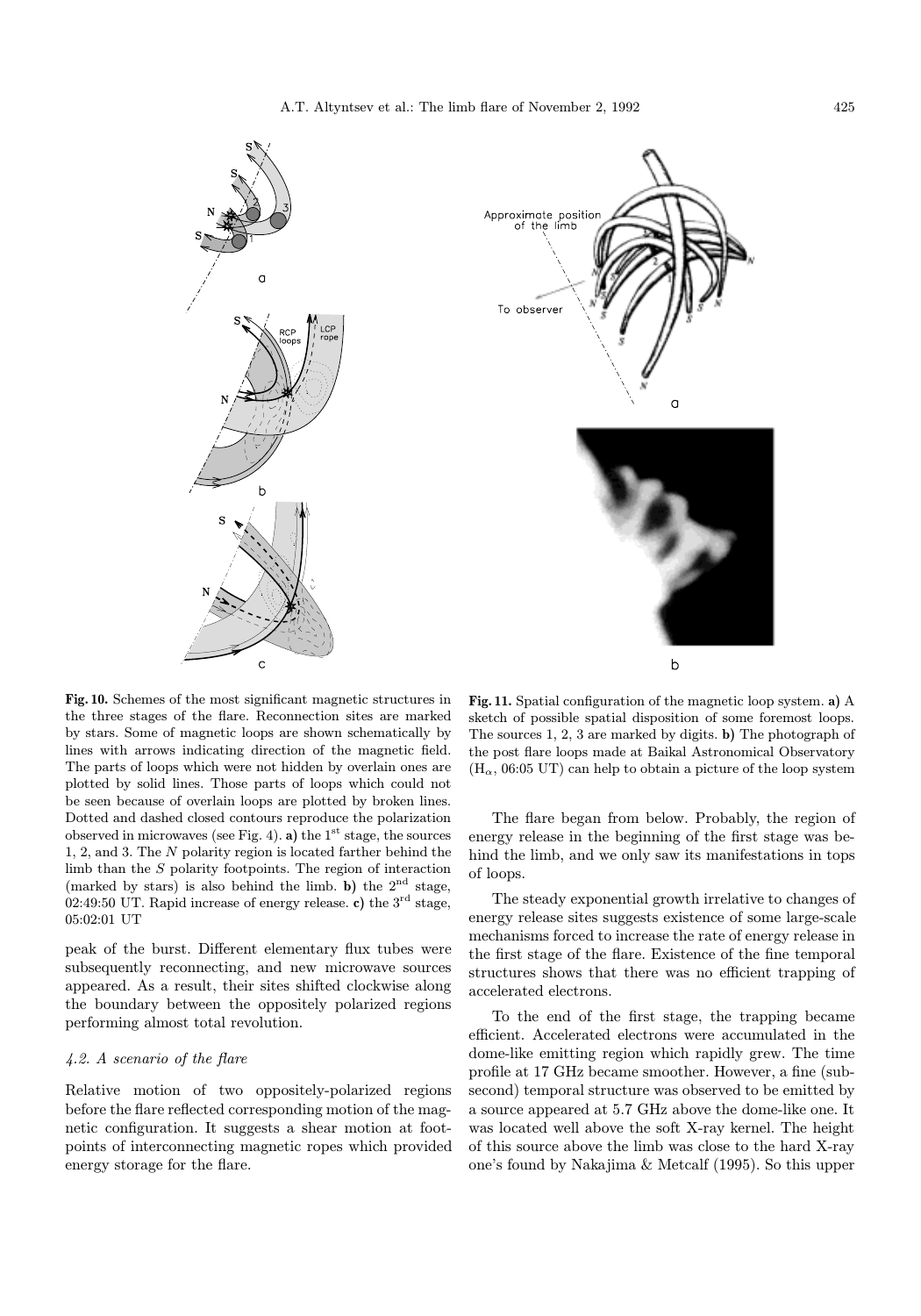source can be classified as a "loop-top source" (Masuda 1994).

In the second stage, when the upper 5.7 GHz source disappeared, the dome-like source became uniformly weaker with decreasing of the number of accelerated electrons, but the gyrosynchrotron mechanism continued to provide the main contribution to the microwave emission.

In the third stage, two different processes of energy release also went on. Evidence of particle acceleration is given by the almost continuous series of sub-bursts observed at lower frequencies low in corona. Prolonged particle acceleration during the late phase of a flare was also revealed by Akimov et al. (1994). High in corona, a reconnection of the two interacting oppositely-polarized ropes continued, which was marked by the compact hot microwave source at the place of their closest contact located near the brightness centre in X-rays. Free-free emission from the post-flare loops seen in soft X-rays became the main component at high frequencies.

Ichimoto et al. (1993) analysed this flare in detail using X-ray and  $H_{\alpha}$  data. Calculating the gas pressure and the magnetic one, they puzzled that the gas pressure exceeded the magnetic one, suggesting that the magnetic field was not strong enough to confine the hot plasma as rigidly as is commonly assumed (30 G). From the degree of polarization at 17 GHz, it follows that even the line-of-sight component of the magnetic field was  $\geq$  45 G. So the magnetic configuration essentially differed from the potential one and could be sufficiently strong to balance the plasma pressure.

In summary, the observations of the present event seem to give evidence for the interaction of large-scale systems of multiple intercrossed flare loops during the whole development of the flare, and do not seem to be consistent with a merging of magnetic field lines at the tip of an inverse-Y-type field line configuration in long-duration events (LDEs) (see, e.g., Sturrock 1966; Kopp & Pneuman 1976; Tsuneta 1996). The flare of November 2, 1992 provides additional support to the existence of solar flares caused by interaction of loops (Kundu 1984; Machado et al. 1988; Hanaoka 1994; Hanaoka 1997; Inda-Koide et al. 1995; Shimuzu et al. 1994; Nishio et al. 1997).

## 5. Conclusion

- 1. It has appeared to be possible, to explain the main qualities of the flare within the framework of a closed configuration.
- 2. Studying how the pre-flare spatial structure developed has revealed the regions in which the line-of-sight component of the magnetic field had the opposite direction. The LCP-region was almost enveloped by the RCP one. In the course of the flare, energy release sites appeared near the boundary between these regions.
- 3. Microwave sources of different origin were observed during the flare. The source with the spectral turnover

frequency < 10 GHz corresponded to the energy release site and provided the main contribution into the total flux of the burst in the initial phase of the flare. When the burst reached its peak, the turnover frequency became two times more. Trapped electrons were responsible for the most part of the microwave emission during the impulsive phase.

- 4. The steady exponential growth of the brightness temperature and the flux of the microwave emission went on in the initial stage of the flare during an interval as long as almost 5 time constants. Sources essentially changed their spatial structure during this stage. So the development of the flare was conducted by some large-scale instability.
- 5. Sub-second pulses observed at 5.7 GHz during the impulsive phase were generated in the optically thin source which was observed in hard X-rays at a height of 34 10<sup>3</sup> km. The compact source of the sub-second pulses at 17 GHz was due to gyrosynchrotron emission of electrons with the energy of  $1 - 2$  MeV. It had the size of  $2 \times 10^3$  km and was located at a height of  $15 \; 10^3 \; \mathrm{km}$ .
- 6. The energy release had not yet terminated during the post-flare stage till at least 06:00. Two regions of energy release can be followed in this stage: the upper one where the two opposite magnetic ropes contacted, and the lower one where the microwave sub-bursts of non-thermal origin occurred. Free-free emission from soft X-ray loops then became predominant.

Acknowledgements. A. Altyntsev and V. Grechnev use this opportunity to express their thanks for hospitality and help from the Nobeyama Solar Group during their work in Nobeyama Radio Observatory. We thank Dr. B. Lubyshev and Ms. G. Zubkova for a preliminary analysis of the SSRT data. We are greatly indebted to Dr. R. Ramaty for his kindness, to have made his code for calculation of gyrosynchrotron emission available for us. Part of this work was supported by the Russian projects of RFFI No. 96-02-16648, No. 97-02-16906 and Astronomia.

## References

- Akimov V.V., Belov A.V., Chertok I.M., Kurt V.G., Leikov N.G., Magun A., Melnikov V.F., 1994, Proc. of Kofu Symposium, NRO report No. 360, July 1994, p. 371
- Altyntsev A.T., Grechnev V.V., Kachev L.E., et al., 1994, A&A 287, 256
- Altyntsev A.T., Grechnev V.V., Zubkova G.N., et al., 1995, A&A 303, 249
- Altyntsev A.T., Grechnev V.V., Hanaoka Y., 1998, Solar Phys. 178, 575
- Bai T., Ramaty R., 1976, Solar Phys. 49, 344
- Benz A.O., 1986, Solar Phys. 104, 99
- Feldman U., Seely J.F., Doschek G.A., Brown C.M., Phillips K.J.H., Lang J., 1995, ApJ 446, 860